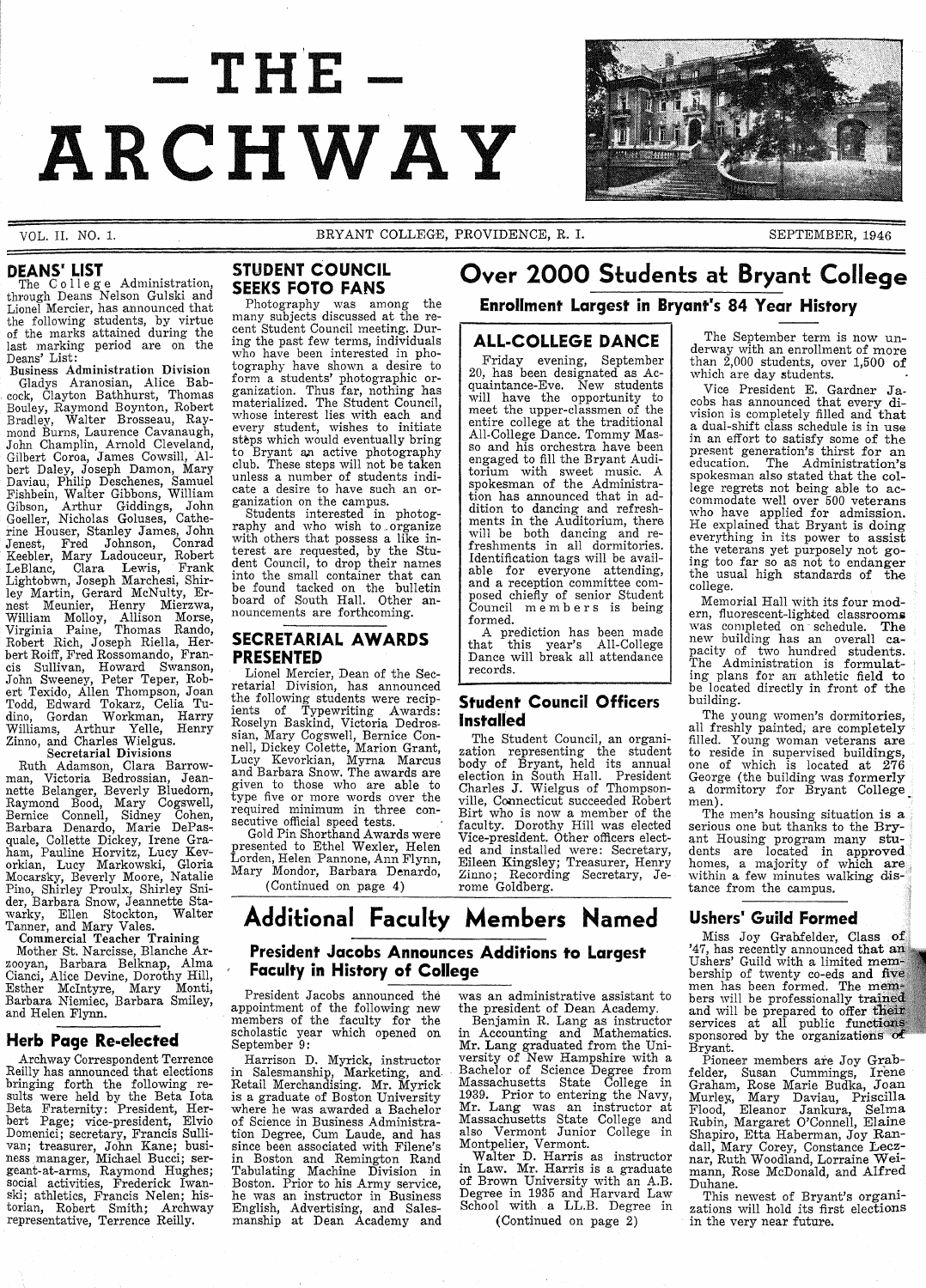Charles J. Wielgus.... Editor-in-Chief Arnold Cleveland .............Co-Editor Carolla Rudner ..Business Manager Joy Grabfelder .... Circulation Mgr.

#### EDITORIAL STAFF

| George Watson Jr. | Irene Graham    |
|-------------------|-----------------|
|                   |                 |
| Susan Cummings    | Margaret Nicoll |
| Florence Levine   | Myles Boothe    |

BUSINESS STAFF Joseph Riella

Ernest Ross

ORGANIZATION CORRESPONDENTS John Langworth<br>Shirley Martin<br>F. B. Sokoll Terrence Reilly Eileen Kingsley Helen Friedman Paul Corich Edward Andrews Jr. Joseph Damon Ruth Carty

Published Monthly during the College Year by the Students of<br>Bryant College, Providence, R. I. Statements printed in the ARCH-WAY do not necessarily reflect the opinion of the College.

#### IT'S YOUR COUNCIL

The expression "Student Council" is of recent origin but the basic idea is centuries old. Perhaps the conception of participation in<br>school administration did not origbinate with Plato, since there are<br>references to the "Irenes," or pu-<br>pil companies under the direction of the older boys, in accounts of Spartan boarding schools, but at least our first definite descriptions date from this brilliant Athenian educator.

Through the ages Student Councils in schools throughout the world have proved to be valuable<br>assets not only to the students but

also to the school administrations.<br>Here at Bryant, the Student Council has been an influential organization whose judgment has<br>been respected by both the Admin-<br>istration and the students it has represented. But, here is a reminder to the old students and a bit of information to the new. A Student Council may receives no suggestions from the student body is as worthless as the proverbial ship without a sail. Council that receives no sugges-

Student Council meetings, as<br>you know, are held monthly. At-<br>tendance is not restricted to the<br>members of the Council alone. The doors of the meeting chambers are open to each and every student of<br>Bryant College. It is a known fact that extracurricular activities do not ordinarily "just grow up," un-<br>initiated, unencouraged, unguided, unsupervised, or even controlled by an institution's Administration or an movement and help. If you have any<br>suggestions pertaining to "activi-<br>ties" do not hesitate to present<br>them. If your suggested activity is them. If your suggested activity is<br>a desirable one, a practicable one,<br>if it will be interesting to the stu-<br>dents, if it is within the compre-<br>hension of the group concerned, if it will encourage initiative and<br>originality, enlarge the students'<br>horizon, and lead to further interests, then certainly it is the kind of an idea the Council is eternally in search of.

The Editor

#### **COUNCIL REVIEWS APPLICATIONS**

The Editor and Co-Editor of the Archway made the following ap-Archivaly made the ronowing are<br>pointments at a recent reorganization meeting: Editorial Staff,<br>Eleanor Jankura, Barbara Bilknop, Barbara Niemiec, and Lorraine<br>Lemay; Advertising Staff, Lorraine Atkin, and Delores Lourian; Circualtion, Mary Kounas: Typewriting. Dorothy Hill and Blanche Arzoo-Dorouny Hill and Dianche Arabor<br>yan; Cartoonist, Mike Dwyer; Ex-<br>change Editor, Breverly Bluedorn.<br>The names of those appointed

have been submitted to the Student Council for approval. Each appointee's character, ability, and<br>scholastic record has been reviewed and from all indications the Archway's high standards are to be maintained.

The Editor has announced that the Luntor has almoanced that<br>there are still a few openings.<br>Freshmen who have had newspaper or literary experience are requested to apply.

#### **CLAIRE MESSINGER RE-ELECTED**

Claire Messinger was reelected president of Beta Theta Chapter of<br>Sigma Iota Chi. Victorine Healy, past secretary, was elected viceplast secretary, was elected vice<br>president to replace Dorothy Olter.<br>The secretary's office was filled by Gloria DeAmicis and the treasurer's office by Mary Tirrocchi.

The long awaited "Mother and<br>Daughter" banquet was held at Top Hill at which time a gardenia corsage was given to each mother. An impressive ritual, dedicated to the graduates took place by the<br>candle light. A gift was presented to each graduate.

The Sigma Mothers joined their daughters in congratulating Colette Dickey, Helen Flynn, and Jay<br>Cogswell for the honors bestowed upon them at commencement.

#### **KATHLEEN**

Our vacation month, August, saw Mr. and Mrs. Nelson Gulski become proud parents of a daughter, Kathleen. Is that a good explanation for the Dean's ear-to-ear smile?

As Well as Scholars

A new conception of the respon-

sibilities of American higher edu-

cation was given in Cincinnati,<br>Ohio, by Dr. Frank W. Chandler,

veteran of 47 years of college<br>teaching, when he declared that a

college must seek to train gentle-

In the University of Cincinnati's<br>annual Phi Beta Kappa address,

Dr. Chandler, Professor emeritus

of English, recalled he has seen

"hundreds of scholars, male and<br>female, and some who could scarce-

any university are those with social grace and charm, men of the

world, rich in personality, not<br>merely walking encyclopedias or

all and machines," Dr. Chandler<br>said. "It is such scholars, human<br>and humane, who exert the most

"In a college where the faculty

regards the making of men as<br>equally important with the discov-

"The most effective teachers in

ly be regarded as gentlemen.'

influence.

men as well as scholars.

Colleges Must Train Gentlemen

#### **WHOSE RING?**

Do you want to be a proud possessor of a Bryant College ring? If your answer is in the affirmative, this is all you have to do. Aim your dusty camera at South Hall's Archway, click, develop, and submit the picture to the editor of this publication. All photographs submitted will be examined by the Archway Staff and if yours is selected for use on the Archway's nameplate, the ring is yours.

#### **Dorothy Hill Elected**

Elections by the Kappa Delta<br>Kappa Sorority were held at the<br>Biltmore Hotel. The outgoing of-<br>ficers, President Catherine Coombs, Secretary Stasia Zuromski, and<br>Treasurer Gloria Lemay were succeeded by President Dorothy Hill, Vice-President Priscilla Flood, Secvice-resolution Tissuin Plood, Secretary Ruth Carty, and Treasurer<br>Edith Liebler.<br>The sorority's bowling team has<br>been organized and is prepared to

enter the tournament.

Kappa Delta girls have invaded the Hodgman Pool each Monday in<br>prior seasons, this activity is expected to continue this year.

At the annual election of the<br>Student Council President Dottie<br>Will breward with Hill brought pride to the sorority by her election as vice-president of the Council.

The sorority's advisors will con-<br>tinue to be Miss Dorothy Hines and Miss Alice Hines.

Cathy Coombs, Marion McGuire, Edith McDeed, and Louise Martinelli, all student teachers, are now<br>in training at various Rhode Island High Schools.

#### LETTERS TO EDITOR **TO BE RESUMED**

The Archway Mailbox column<br>will be resumed this year commencing with the October issue.

Letters to the Mail Box should be as brief as possible and signed<br>with the name and address of the writer. Name and address will be withheld from publication on request. Anonymous letters will not be published.

ery and diffusion of knowledge,

teachers must by precept and ex-

ample exhibit a happy combination

of gentility with scholarship. Their

concern must be to fashion gentle-

ful, because each person and each

nation is brought into closer rela-

tionships with others in a world demanding a higher degree of mu-<br>tual consideration.

"Increasingly, in our colleges, consideration for others, which is

the gentlemen's virtue, must be

fostered to counteract the terrible

individualism of the past war.<br>"Now we see that the gentleman<br>should include some of the spirit-

ual motives that animated the knights of chivalry. Now we ask

that our scholars should strive to

become gentlemen, not for mate-

second generation, not on matter and advantage only, as envisaged<br>by Chesterfield, but to save their<br>souls alive. For "what is a man to<br>profit if he shall gain the world<br>and lose his soul?"

"Today this is especially need-

men as well as scholars.

#### FACULTY NAMED

(Continued from page 1)

September, 194

1939. He is a member of the Rh Island Bar and a practicing at nev. Mr. Harris has been rece: discharged from the U.S. Arn

Herbert L. Gumpright is an structor in Accounting and I nomics. Mr. Gumpright gradua from Boston University and<br>ceived his B.S. in B.A. Degree 1932 and his Master's Degree Commercial Science from the I ton University Graduate Schoo 1937. Prior to entering the N: he had a number of years of tea ing Economics and Accounting

Earle A. Messer as instructo: Economics, Accounting, and Ma matics. Mr. Messer graduated f Northeastern University and<br>awarded a Bachelor of Science Business Administration Deg<br>and a Bachelor of Science in F cation Degree from the  $S1$ Teachers College at Salem, M. achusetts, in 1937. Mr. Messer had a considerable number of ye teaching as well as business perience and in the past few ye has been a member of the fact of Vermont Academy.

George W. Bates, Jr., as an structor in the refresher classes Mathematics and Bookkeeping. Bates graduated from the Am awarded a Bachelor of Science Business Administration Degree 1942. Mr. Bates has recently b discharged from the U.S. Arm;

George Bockstael, a graduate Bryant College with a degree Bachelor of Arts in Commer<br>Education. Before entering service, he had a number of  $\mathbf{v}$  $\epsilon$ teaching experience in the Prodence and Warwick schools. H an instructor in Shorthand Typewriting.

Lee Weaver graduated from **F** ant College and was awardedegree of Bachelor of Arts in Co mercial Education. He was rect ly discharged from the Navy is an instructoor in refresher s jects, Bookkeeping and Mathen ics.

Lucille E. Gotsell, graduate Bryant Colege with a Bachelor Arts Degree in Commercial E cation, as an instructor in Sh

Robert F. Birt graduated f:<br>Providence College with a Bac<br>lor of Arts Degree and also f: Bryant College with a Bachelor Science in Accounting Degree. Birt is now an instructor in B ness English.

Dr. Charles E. Powers, wh appointment was announced in<br>July issue of the Archway, is<br>instructor of senior Accountincluding Federal Taxes and ( Accounting.

#### **Times Have Changed**

Austin, Texas (ACP) - A da for married couples at the Univ sity of Texas which was scheduled 11:15 when the couples had gone home, some of them, doubt, to give Junior his bot Times, indeed, have changed.

Lucky is the man who does believe in luck.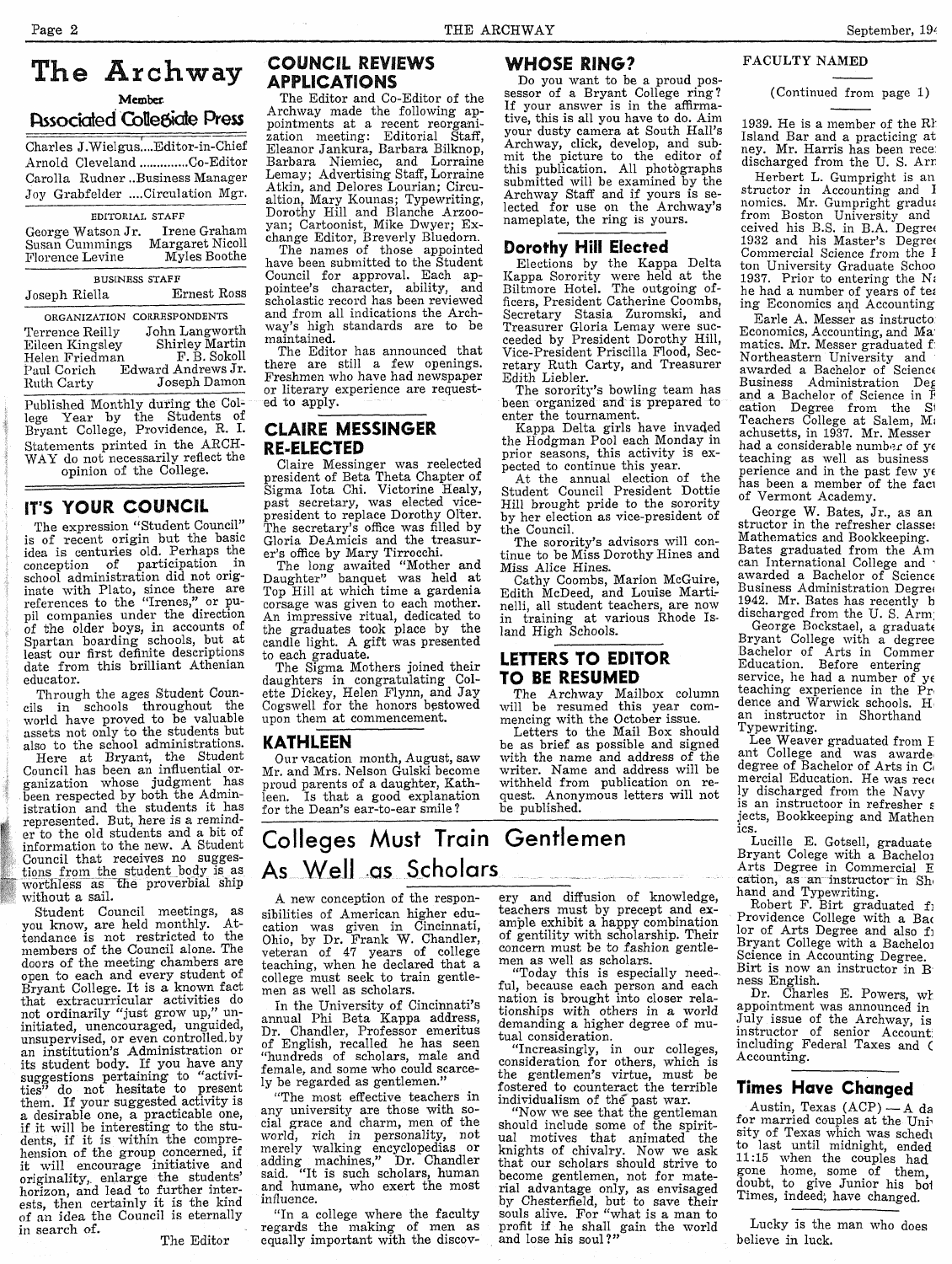#### FORMER ARCHWAY EDITOR WEDS

New London, Connecticut-Many<br>visitors witnessed the wedding of visitors witnessed the wedding of<br>Miss Helen A. Hollrieder of Quak-<br>er Hill, Connecticut and Joseph C: Worth, Jr., of Briar Hill, Groton,<br>Connecticut at the Hallam Chapel of the St. James Episcopal Church<br>here in New London.

The groom is a former student of Bryant College, Providence, Rhode Island. At Bryant, Mr. Worth was an Honor Student, the Editor-in-Chief of the Archway,<br>and a member of the Fraternity<br>of Beta Sigma Chi.

Mr. Worth is now employed as Assistant Production Control Manager of the Templetone Radio Manufacturing Corporation of New London.

#### Eichenfeldt Heads Kappa Tau

The result of elections held by Phi Kappa Tau, a fraternity or- ganized by Felix Amoroso, Class of '47, were as follows: President, Robert Eichenfeldt; first vice-president, Peter Teper; second vicepresident, Frank LaFazia; secre-<br>tary, Stanley James; treasurer,

Arthur Pillsbury. Installation of the newly elected officers will be held in a few days.

#### SMILE AWHILE

"Are you positive that the defendant was drunk," asked the

judge.<br>"No doubt," growled the officer.

"Why are you so certain?"<br>"Well," replied the officer, "I "Well," replied the officer, "I saw him put a penny in the patrol box on Fourth street, then look up at the clock on the church and shout: "Good heavens, I've lost 14 pounds!"

A woman got on a Madison A venue bus in New York and, after a search through her purse, came out with a \$10 bill. "I'm sorry, driver," she said,

"but I haven't a nickel." "That's all right, lady," said the

driver, "you'll have 199 of them in a minute."

Fop: "I'm ashamed of you, my son. When George Washington was your age he was a successful surveyor with a reputation for in-<br>dustry."

dustry." Junior: "When he was your age, father, he was President."



#### Sigma Nu Holds Election

Phi Sigma Nu held its semi-annual election of officers at an informal get-together at the Sheraton Hotel. The officers for the ensuing year are: President, Henry P. Zinno; vice-president, Robert Leblanc; secretary, Walter Brosseau; treasurer, Harry Williams; assistant treasurer, Albert Butler; sergeant- -at-arms, James Sullivan. Mr. Eugene Vinal and Mr. John O'Brien will remain as advisors of the fraternity. Mr. William Lambert is president of the Alumni Association.

ed to the retiring officers for a year filled with success and cooperation. Departing officers are:<br>
President, Robert Birt; vice-presi-<br>
President, Robert Birt; vice-president, Joseph Damon; secretary, Walter Brosseau; treasurer, Harry Williams; assistant treasurer, Albert Butler; sergeant - at - arms,<br>James Sullivan.

#### Wheatless Days

Tuesdays and Fridays will be wheatless days on the Mount Holyoke campus as students tighten their belts to help in the current food shortage. The wheatless days will be thoroughly wheatless, with breakfast cereals being substituted for toast, and picnic bread allow- ances will be limited to two sandwiches per girl.

~11I11.rtllllll'II'II"II'Ir1f."'I'JII'lll1llllllllllnllllll"1I1II':

KAPPA DELTA KAPPA SOR-

ORITY EXTENDS A HEARTY

WE HOPE YOUR STAY

WILL BE A PLEASANT AND

:"" .. IIJ1I1I1III1IIII1IIIIJIIII:ltllllllll'IIII'UJllIIU"IIlIIIIH"'UU~

GENERAL

INSURANCE

FALL RIVER, MASS.

~

HELLO, NEW STUDENTS:

WELCOME TO YOU.

PROFITABLE ONE.

#### BETA CHI TAU ELECTS NIEMIEC

THE ARCHWAY

Beta Chi Tau, whose membership suing the teacher-training course,<br>held elections at their last meetelections at their last meeting, As a result of the election the following officers were installed:<br>President, Barbara Niemiec; vicepresident, Gloria Lemay; secretary,<br>Barbara Belknap; treasurer, Louise Bonvicin. Each newly elected officer expressed her gratitude and assurance that all would be done to make the 1946-47 season the most successful one in Beta's history.

The retiring officers are: President, Margaret Flynn; secretary, Barbara Smiley; treasurer, Dorothy Hill.



~'1II1I1I"111I1I11I11'1I11111111111111111111111111111111111111111111t1~

Jones: Is it true that the wild

 $beasts$  in the jungle won't harm you if you carry a torch?

Pacific Veteran: That all depends on how fast you carry it.

Then there is the one about the cross-eyed Professor who couldn't control his pupils.



A heartfelt thank you is extend-